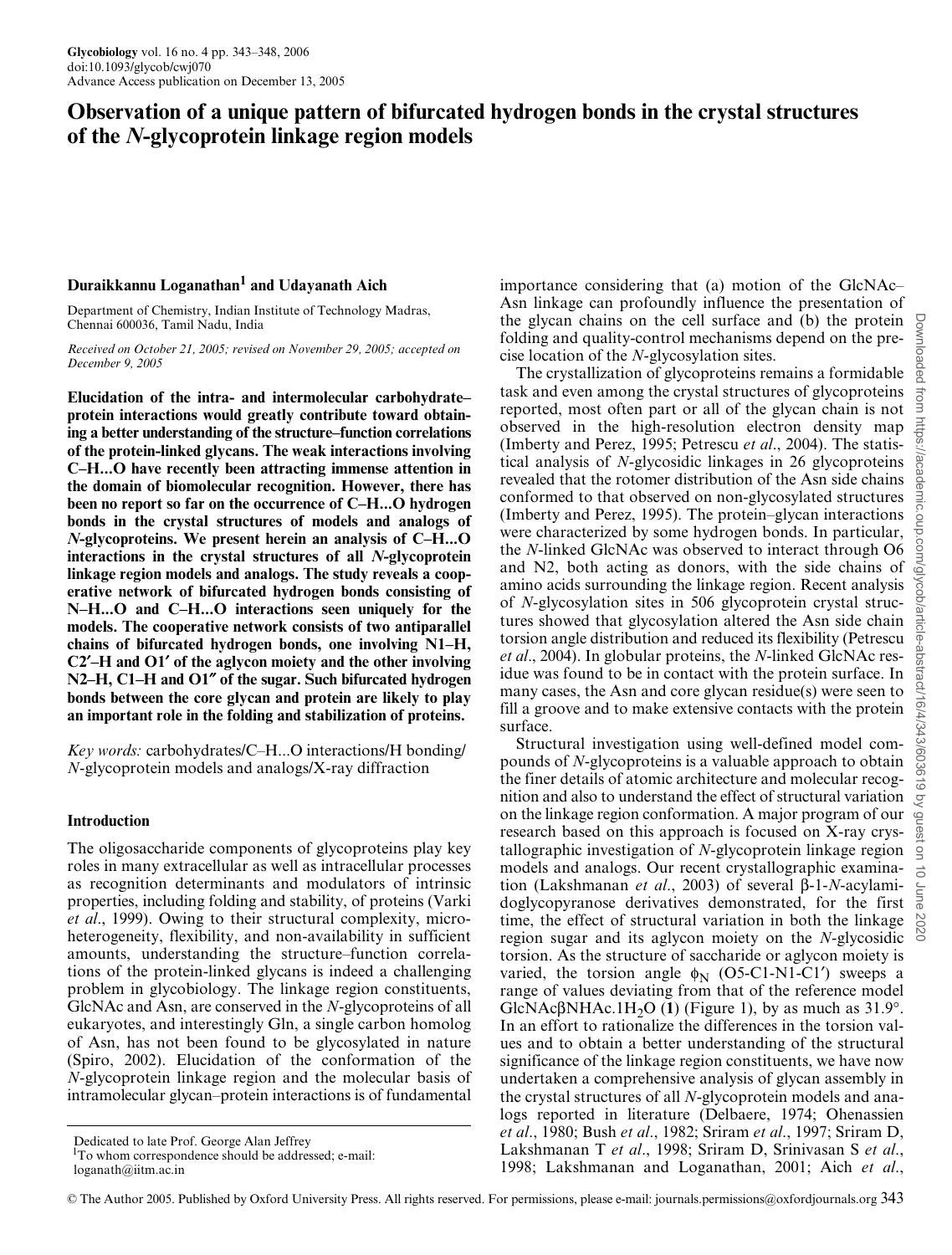

**Fig. 1.** Structures of *N*-glycoprotein linkage region models **1** and **3** and an analog **12**.

2003; Lakshmanan *et al*., 2003). We disclose herein that GlcNAcβNHAc.1H<sub>2</sub>O (1) exhibits unique antiparallel chains of hydrogen bonds involving N–H...O and C–H...O interactions, a feature shared *only* by GlcNAcβAsn (**3**) (Delbaere, 1974; Ohenassien *et al*., 1980) and not by any analog including GlcNAcβNHPr.1H<sub>2</sub>O (12).

The weak interactions involving C–H...O have been attracting immense attention in the domain of biomolecular recognition (Jeffrey and Saenger, 1991; Desiraju and Steiner, 1999). These unconventional hydrogen bonds occurring in the crystal structures of biological macromolecules are suggested to play an important role in their stabilization and function (Wahl and Sundaralingam, 1997). There has, however, been no report so far on the occurrence of C–H...O hydrogen bonds in the crystal structures of models and analogs of *N*-glycoproteins. In the present study, analysis of C–H...X (where  $X = O/N/Cl$ ) interactions present in the crystal structures of 14 compounds (Figure 2) has been performed.

#### **Results and Discussion**

Among the compounds examined,  $GlcNAc\betaNHAc.1H_2O$ (**1**) (Sriram D, Lakshmanan T *et al*., 1998) represents the simplest model of the highly conserved GlcNAc–Asn linkage region. The benzamido analog of **1**, namely GlcNAcβ-NHBz.1H2O (**2**) (Sriram D, Lakshmanan T *et al*., 1998), serves to evaluate the competition between  $\pi-\pi$  stacking and C–H...O hydrogen bonding on the molecular assembly. GlcβNHAc (**5**) (Sriram *et al*., 1997) and RhaβNHAc (**6**) (Lakshmanan *et al*., 2003) are models of GlcβAsn and RhaβAsn, respectively, of the unusual *N-*glycosidic linkages found in *Halobacter halobium* S layer glycoprotein and surface layer glycoprotein of *Bacillus stearothermophillus*, while LacβNHAc.2H<sub>2</sub>O (7) (Lakshmanan and Loganathan, 2001) is a disaccharide analog of **5**. Compounds **8**, **9** and **10** are β-1-*N*-acetamido derivatives (Lakshmanan *et al*., 2003) of Gal, Man, and Xyl, respectively, and these sugar residues are typically linked to Ser/Thr in O-glycoproteins. The propionamido derivatives, GlcβNHPr (**11**) (Lakshmanan *et al*., 2003), and GlcNAcβNHPr (**12**) (Lakshmanan *et al*., 2003) are analogs of the respective sugar conjugates of Gln, hitherto unknown in nature. The influence of chlorine in place of the methyl group present in the propionamido analog (**11**) on the molecular assembly was sought to be probed by examining

344

the crystal structures of the β-1-*N*-chloroacetamido derivatives (Aich *et al*., 2003) of Glc (**13**) and Gal (**14**). A comparative analysis of hydrogen bond networks present in these 12 crystal structures reported from our laboratory with those of GlcNAcβAsn [**3a**, trihydrate (Delbaere, 1974); **3b**, polyhydrate (Ohenassien *et al*., 1980)] and GlcβAsn **14**, monohydrate (Delbaere, 1974), reported by others, was carried out.

The crystal packing of all the 14 compounds was explored by analyzing their X-ray crystallographic data using the program Mercury 1.3. Each of the short C–H... $X$  ( $X = O/N/Cl$ ) contacts was ascertained using four different geometrical parameters viz., the distance C...X representing the donor– acceptor distance (*D*); the distance H...X (*d*), the hydrogen bond distance; the C–H...X angle  $(\theta)$ ; and the H...X–C angle (φ). Only those interactions for which the *D* values are shorter than 3.6Å and  $\theta$  values greater than 110 $\degree$  are considered as significant, and these values for compounds **1**, **3**, and **12** are listed in Table I. The values of *D*, ranging from 3.179 to 3.452Å, and θ, varying from 111 to 153 $^{\circ}$ , are in good agreement with those reported (Jeffrey and Saenger, 1991; Desiraju and Steiner, 1999) for C–H...O interactions in small molecules. All these three compounds display a C–H...O hydrogen bond involving the anomeric hydrogen, whereas the one involving C2′–H of the aglycon moiety is observed only in **1** and **3** and not in the propionamide analog, **12**. A combined examination of these C–H...O interactions along with the N–H...O hydrogen bonds reveals the unique cooperative network (Figures 3 and 4). In the crystal structures of **1** and **3**, each of the amido oxygen atoms O1′ and O1″ accepts the donation of two hydrogens from N1–H and C2′–H and N2–H and C1–H, respectively. This results in antiparallel chains of bifurcated hydrogen bonds extending infinitely to serve as double-reinforced pillars that stabilize the molecular architecture (Figures 3 and 4).

In sharp contrast, this unique stabilization motif is absent in **12**, which exhibits only a *single* chain of bifurcated hydrogen bonds consisting of a C–H...O interaction involving the anomeric hydrogen (C1–H) (Figure 5). This striking difference is noteworthy considering that compound **12** is an analog of the hitherto unknown GlcNAcβ-Gln linkage. The N–H...O and C–H...O hydrogen bonds observed for the benzamido analog,  $GlcNAcβNHBz.1H<sub>2</sub>O$ (**2)**, are identical to those of the propionamide derivative **12** (Table II). The molecular assembly of the former is further stabilized by the complementary  $\pi-\pi$  interactions between the phenyl rings with a close contact of distance of 3.29Å as reported earlier (Sriram D, Lakshmanan T *et al*., 1998). Furthermore, all the other compounds **4**–**11** and **13**–**14** do not display any bifurcated hydrogen bonds involving C2′–H...O1' and N1–H...O1' interactions (Table II). Nevertheless, the monosaccharides **4**, **5**, **6**, **11**, and **13** derived from Glc and Rha, the residues that are known to be attached to Asn in certain bacteria, do consistently show one or more C–H...O interactions involving C2′–H of the aglycon moiety (Figures 6 and 7), revealing the propensity of the Asn side chain to engage in C–H...O interactions. Taken together, the above findings bring out the hallmark feature of the *N*-glycoprotein linkage region constituents GlcNAc and Asn—the double-reinforced pillars consisting of bifurcated hydrogen bonds consisting of C2′–H...O1′ and N1–H...O1′ and C1–H...O1″ and N2–H...O1″ interactions. Being adjacent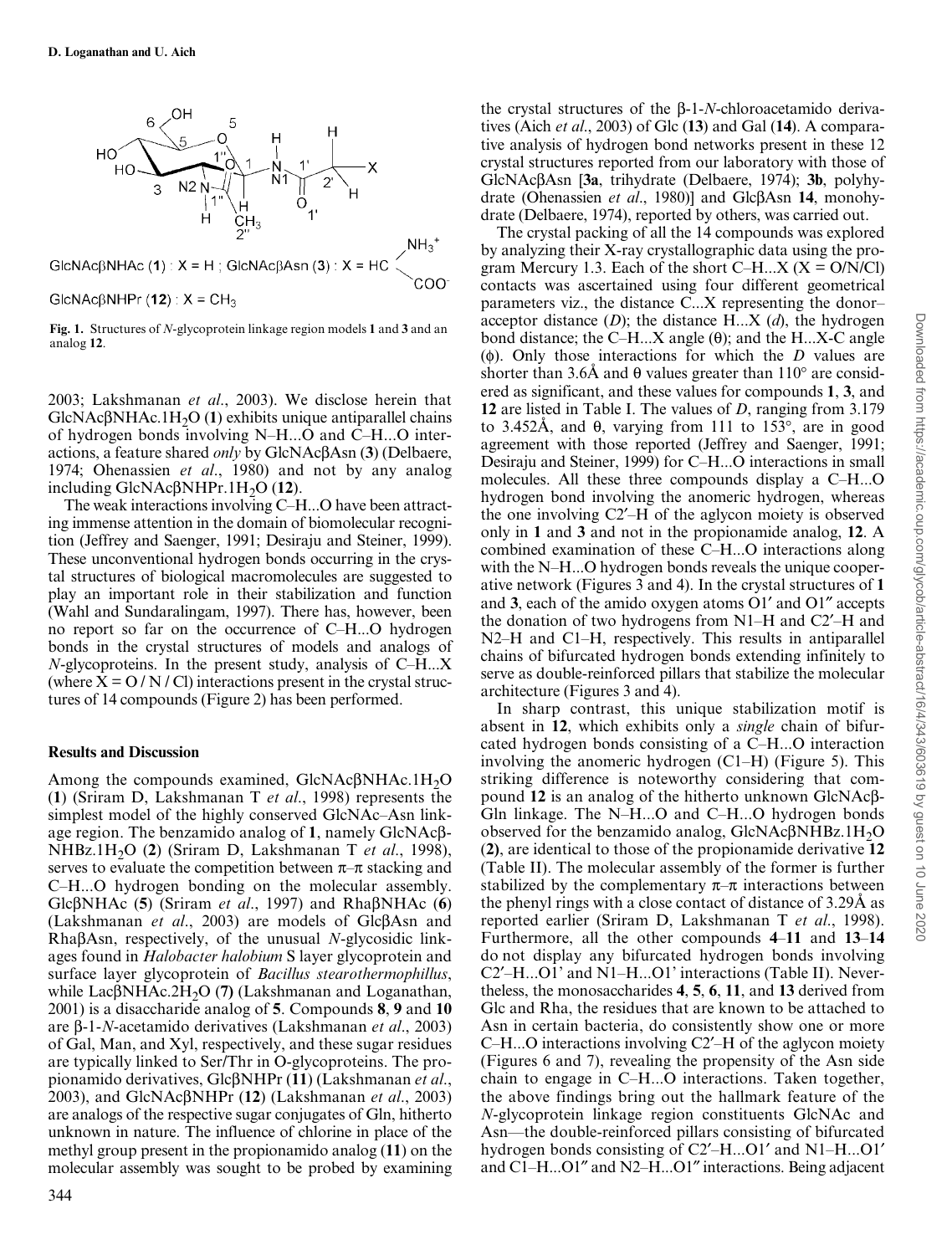

**Fig. 2.** Chemical structures of all compounds whose X-ray data have been examined.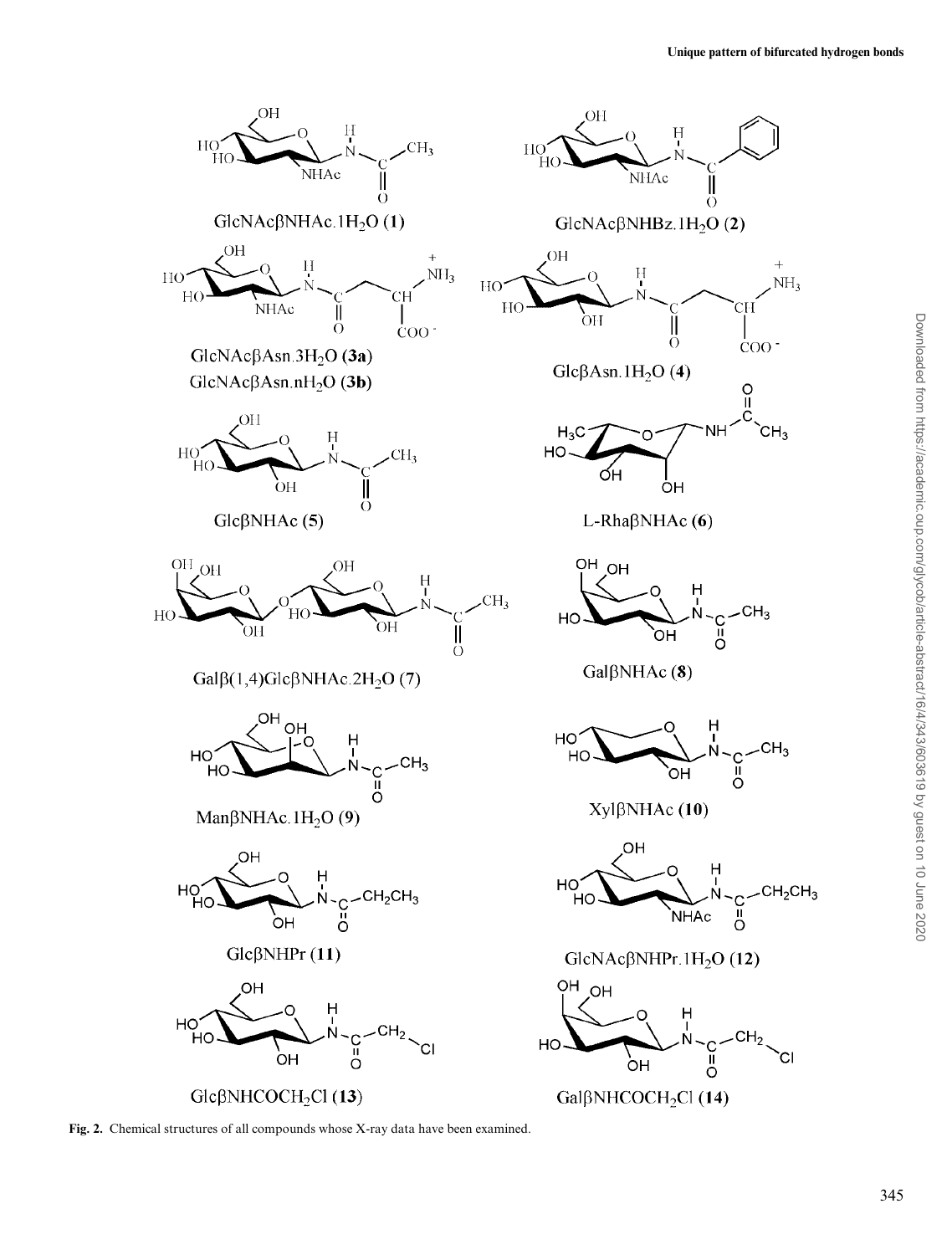|                  | <b>Table I.</b> Geometrical parameters for C-HO hydrogen bonds observed |
|------------------|-------------------------------------------------------------------------|
| in 1, 3 and $12$ |                                                                         |

| $C-HO$ bonds                                                                | $d(HA)$ Å | $D(DA)$ Å | $\triangle$ DHA $(°)$ |
|-----------------------------------------------------------------------------|-----------|-----------|-----------------------|
| $GlcNAc\beta NHAc.1H2O(1)$<br>[P2 <sub>1</sub> , monoclinic]                |           |           |                       |
| $C2'$ -H $O1'$                                                              | 2.66      | 3.397     | 137                   |
| $Cl-HO1''$                                                                  | 2.56      | 3.254     | 131                   |
| $C2''-HO5$                                                                  | 2.54      | 3.180     | 122                   |
| GlcNAc $\beta$ Asn.3H <sub>2</sub> O (3a)<br>[P2 <sub>1</sub> , monoclinic] |           |           |                       |
| $C2'$ -H $O1'$                                                              | 2.62      | 3.263     | 130                   |
| $Cl-HO1''$                                                                  | 2.74      | 3.452     | 134                   |
| $C2''$ -H $O5$                                                              | 2.58      | 3.316     | 139                   |
| $C6-H$ $O3'$                                                                | 2.65      | 3.432     | 146                   |
| $GlcNAc\beta Asn.nH2O(3b)$<br>[P2 <sub>1</sub> , monoclinic]                |           |           |                       |
| $C2'$ -H $$ O1'                                                             | 2.55      | 3.233     | 134                   |
| $Cl-HO1''$                                                                  | 2.63      | 3.446     | 131                   |
| $C6-HO3'$                                                                   | 2.64      | 3.439     | 153                   |
| $GlcNAc\beta NHPr.1H2O 12$<br>[P2 <sub>1</sub> , monoclinic]                |           |           |                       |
| $Cl-HO1''$                                                                  | 2.53      | 3.244     | 129                   |
| $C2''$ -H $O5$                                                              | 2.64      | 3.170     | 111                   |



**Fig. 3.** Packing diagram of GlcNAcβNHAc.1H2O (**1**) [*P***21**, monoclinic]. Shown in dotted lines are the bifurcated hydrogen bonds involving N– H...O and C–H...O interactions forming a pair of antiparallel chains. H atoms attached to O are omitted for clarity.

to the electrophilic carbonyl carbon and hence acidic, C2′–H has the inherent potential to form a strong C–H...O hydrogen bond. The ready donation by the anomeric C1–H is also consistent with the earlier observation (Derewenda *et al*., 1995) that carbons adjacent to N atoms form particularly strong hydrogen bonds. Incidentally, no C–H...N interaction is noticed in any of the 14 compounds nor do the chloroacetamido compounds, **13** and **14**, show any C–H...Cl hydrogen bond in the crystal.

In conclusion, we speculate that the results of the present work have significant implications in the folding and stabilization of proteins and also in the formation of the *N*-glycosidic linkage, the defining event in the biosynthesis



**Fig. 4.** Packing diagram of GlcNAcβAsn.nH2O (**3b**) [*P***21**, monoclinic]. Shown in dotted lines are the bifurcated hydrogen bonds involving N– H...O and C–H...O interactions forming the same pattern as seen in Fig. 3. H atoms attached to O are omitted for clarity.



**Fig. 5.** Packing diagram of GlcNAcβNHPr.1H<sub>2</sub>O 12 [ $P$ <sup>2</sup><sub>1</sub>, monoclinic]. Shown in dotted lines are the bifurcated hydrogen bonds involving N– H...O and C–H...O interactions forming only a *single* chain. H atoms attached to O are omitted for clarity.

of *N*-glycoproteins, catalyzed by the oligosaccharyltransferase. The speculation gains credence from the recent studies based on NMR spectroscopy. First, the measurement of nuclear Overhauser effects (NOEs) for a soluble form of human CD2, a cell-surface glycoprotein on T lymphocytes and natural killer cells, revealed that the protein-proximal GlcNAc–GlcNAc disaccharide was in close contact with amino acid residues of a β-sheet and that proper orientation of this sheet within CD2 was required for folding of the CD58-binding site (Wyss *et al*., 1995). The C–H...O hydrogen bonds are weak individually with energies ranging from 1 to 2 kcal/mol. However, the combination of N–H...O and C–H...O interactions of the type unraveled in the present work can bring about pronounced effects on the folding equilibrium and stabilization of proteins, considering the narrow margins by which tertiary folds of proteins are stabilized over the denatured state. Second, analysis of the chemical shifts and NOE intensities measured for the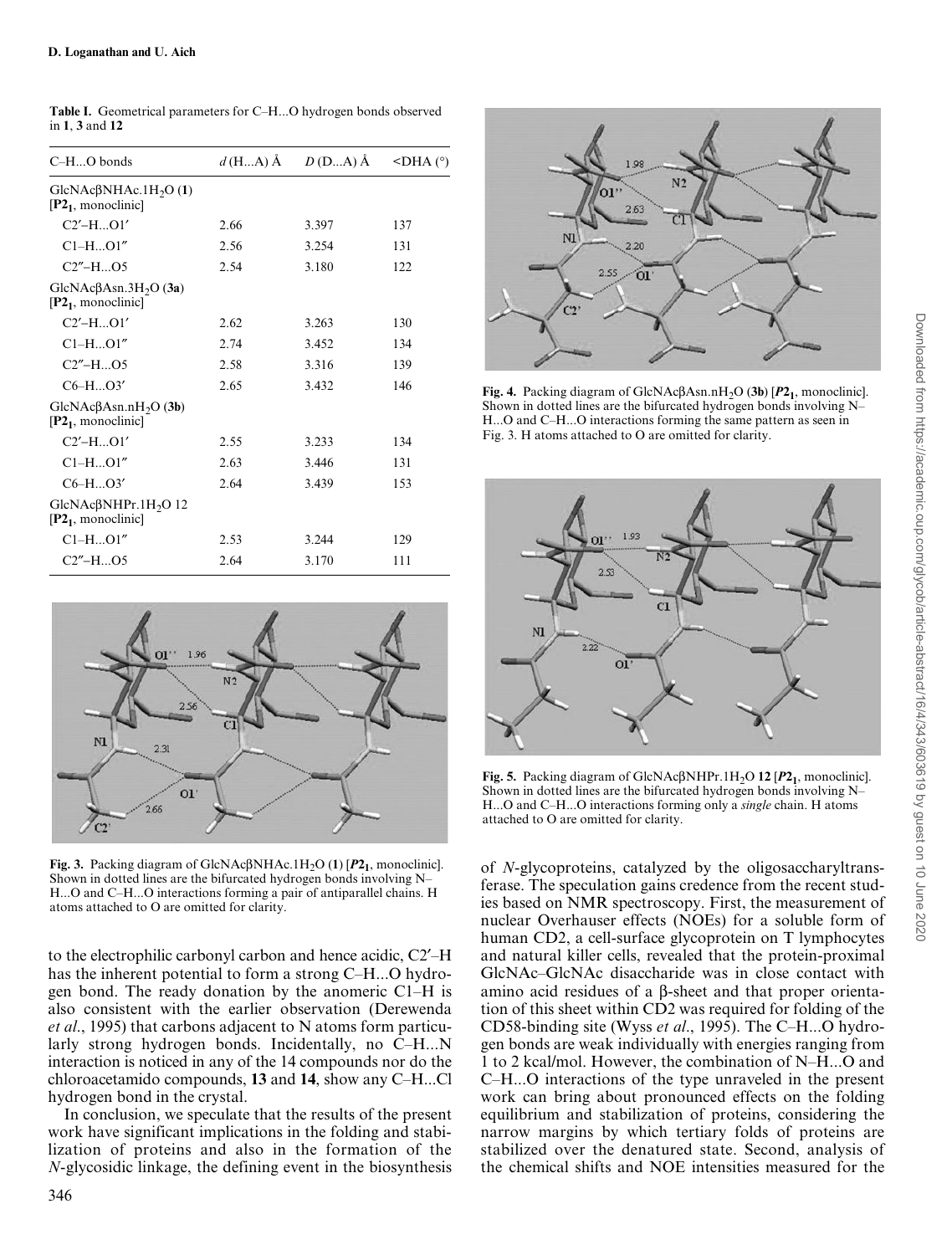| <b>Table II.</b> Geometrical parameters for C–HO hydrogen bonds observed |
|--------------------------------------------------------------------------|
| in 2, $4-11$ , and $13-14$                                               |

| C-HO bonds                                                              | $d(HA)$ Å | $D(DA)$ Å | $\triangle$ DHA $(^{\circ})$ |
|-------------------------------------------------------------------------|-----------|-----------|------------------------------|
| $GlcNAc\beta NHBz.1H2O(2)$<br>$[P_1, triclinic]$                        |           |           |                              |
| $Cl-HO1''$                                                              | 2.44      | 3.130     | 129                          |
| $C2'' - H$ $O5$                                                         | 2.53      | 3.155     | 117                          |
| Glc $\beta$ Asn.1H <sub>2</sub> O (4)<br>[P2 <sub>1</sub> , monoclinic] |           |           |                              |
| $C3'$ -H $$ 06                                                          | 2.68      | 3.398     | 140                          |
| $C2'$ -H $$ O4                                                          | 2.36      | 3.262     | 158                          |
| Glc <sup>β</sup> NHAc(5)<br>$[P212121$ , orthorhombic]                  |           |           |                              |
| $C2'$ -H - O4                                                           | 2.55      | 3.328     | 139                          |
| $Glc$ $\beta$ NHPr(11)<br>$[P212121$ , orthorhombic]                    |           |           |                              |
| $C2'$ -H $O6$                                                           | 2.70      | 3.524     | 143                          |
| $C2'$ -H $O4$                                                           | 2.58      | 3.362     | 138                          |
| $C3'$ -H $O1'$                                                          | 2.59      | 3.413     | 145                          |
| $Glc$ $\beta$ NHCOCH <sub>2</sub> Cl(13)<br>$[P212121$ , orthorhombic]  |           |           |                              |
| $C2'$ -H $$ 06                                                          | 2.56      | 3.411     | 147                          |
| $C2'$ -H $O4$                                                           | 2.44      | 3.204     | 135                          |
| $C2'$ -H $O1'$                                                          | 2.69      | 3.616     | 160                          |
| Lac $\beta$ NHAc.2H <sub>2</sub> O (7)<br>$[P_1, triclinic]$            |           |           |                              |
| $C5A-HO6A$                                                              | 2.57      | 3.377     | 139                          |
| $C6A-HO2A$                                                              | 2.69      | 3.414     | 135                          |
| C3B-HO4B                                                                | 2.50      | 3.297     | 138                          |
| L-Rha $\beta$ NHAc(6)<br>[P2 <sub>1</sub> , monoclinic]                 |           |           |                              |
| $C2-HO3$                                                                | 2.46      | 3.295     | 150                          |
| $C2'$ -H $O4$                                                           | 2.60      | 3.465     | 161                          |
| $C2'$ -H $O5$                                                           | 2.63      | 3.488     | 138                          |
| $Gal\betaNHAc(8)$<br>$[P212121$ , orthorhombic]                         |           |           |                              |
| $C2-HO5$                                                                | 2.68      | 3.401     | 133                          |
| $C6-HO1'$                                                               | 2.61      | 3.345     | 134                          |
| GalßNHCOCH <sub>2</sub> Cl(14)<br>$[P212121$ , orthorhombic]            |           |           |                              |
| $C2'$ -H $O1'$                                                          | 2.41      | 3.356     | 175                          |
| $C6-HO1'$                                                               | 2.71      | 3.267     | 116                          |
| Man $\beta$ NHAc. 1H <sub>2</sub> O (9)<br>$[P212121$ , orthorhombic]   |           |           |                              |
| $C2'$ – $H$ Ow                                                          | 2.57      | 3.530     | 160                          |
| $X$ ylβNHAc $(10)$<br>$[P212121$ , orthorhombic]                        |           |           |                              |
| NIL                                                                     | NIL       | NIL       | NIL                          |

amino acid residues close to the glycan chain at Asn78 in the α-subunit of human chorionic gonadotropin (Erbel *et al*., 2000) has shown that GlcNAc–Asn unit shields the protein surface through interactions with predominantly hydrophobic amino acid residues. Based on the present work, one can



**Fig. 6.** Packing diagram of GlcβAsn.1H2O (**4**) [*P***21**, monoclinic]. Shown in dotted lines are the N–H...O and C–H...O interactions. The bifurcated type of hydrogen bond involving N1–H, C2′–H and O1′ is clearly absent. H atoms attached to O are omitted for clarity.



**Fig. 7.** Packing diagram of L-RhaβNHAc (**6**) [*P***21**, monoclinic]. Shown in dotted lines are the N–H...O and C–H...O interactions. The bifurcated type of hydrogen bond involving N1–H, C2′–H and O1′ is clearly absent. H atoms attached to O are omitted for clarity.

conceive that the carbonyl oxygen atoms of the C-2 acetamido group of each GlcNAc residue of the core disaccharide and also that of the amido aglycon moiety of the *N*-glycoprotein linkage region are the potentially strong acceptor sites in the glycan part for the C–H donation from the hydrophobic amino acid residues of the protein part. On the other hand, C2′–H of the Asn side chain and the anomeric C1–H represent the strong donors for the acceptor oxygen atoms present in the β-sheet or β-turns of the protein part. Last, the proposed *cis-trans* (*E–Z*) isomerism (Peluso *et al*., 2002) of the amido aglycon moiety during the oligosaccharyltransferase catalyzed *en bloc* attachment of glycan chain onto the amido nitrogen atom of the Asn could be a key structural transformation process, preceding protein folding, wherein the association–dissociation dynamics of C–H...O hydrogen bonds along with N–H...O interactions between the glycan and protein parts are likely to play a important role.

#### **Materials and Methods**

### *Analysis of the X-ray data set*

The atomic coordinates of 17 X-ray crystal structures of *N*-glycoprotein models and analogs were obtained from the